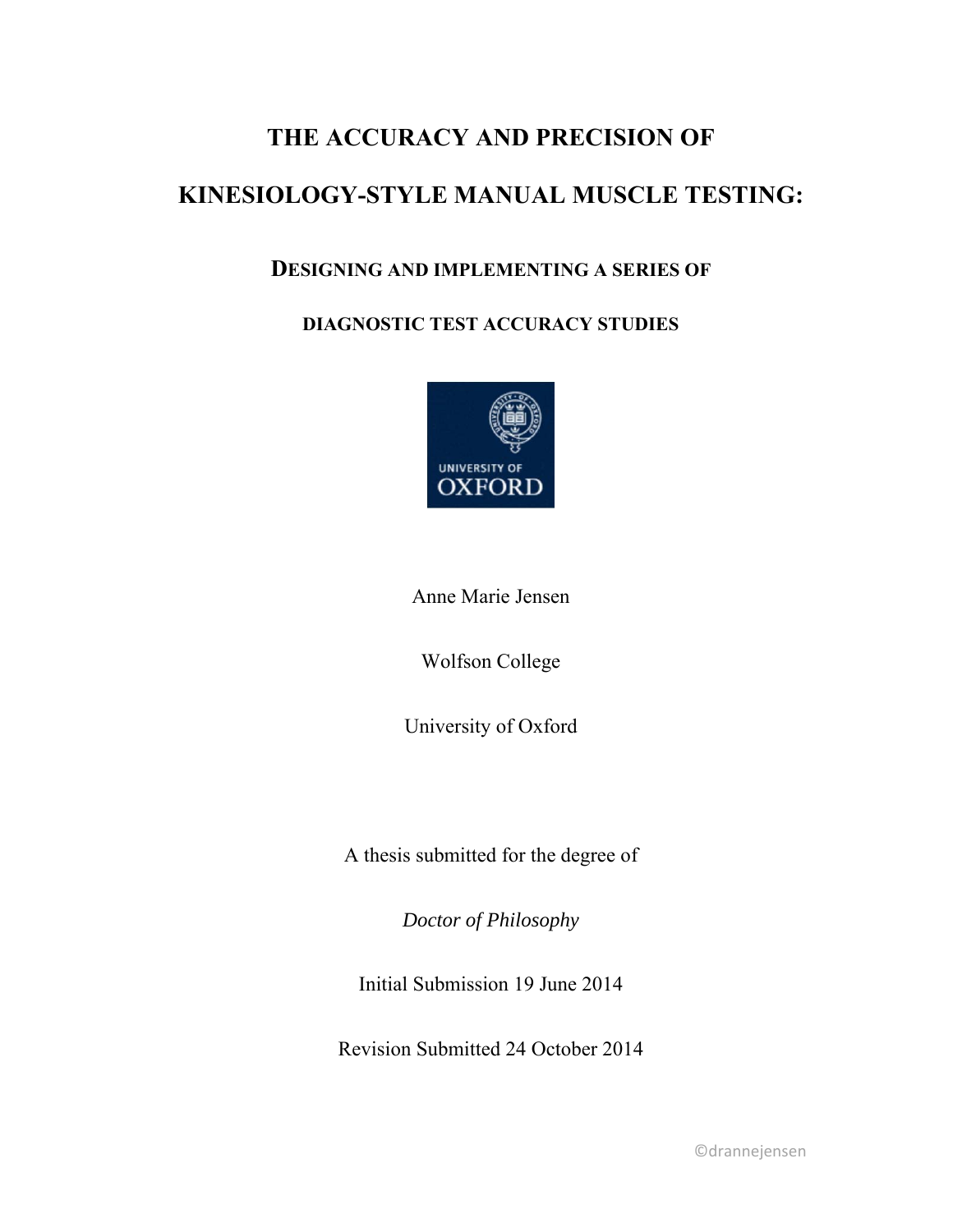### **ABSTRACT**

**Introduction:** Kinesiology-style manual muscle testing (kMMT) is a non-invasive assessment method used by various types of practitioners to detect a wide range of target conditions. It is distinctly different from the muscle testing performed in orthopaedic/neurological settings and from Applied Kinesiology. Despite being estimated to be used by over 1 million people worldwide, the usefulness of kMMT has not yet been established. The aim of this thesis was to assess the validity of kMMT by examining its accuracy and precision.

**Methods:** A series of 5 diagnostic test accuracy studies were undertaken. In the first study, the index test was kMMT, and the target condition was *deceit* in verbal statements spoken by Test Patients (TPs). The comparator reference standard was a true gold standard: the actual verity of the spoken statement. The outcomes of the muscle tests were interpreted consistently: a weak result indicated a Lie and a strong result indicated a Truth. A secondary index test was included as a comparator: Intuition, where Practitioners used intuition (without using kMMT) to ascertain if a Lie or Truth was spoken. Forty-eight Practitioners were recruited and paired with 48 unique kMMT-naïve TPs. Each Pair performed 60 kMMTs broken up into 6 blocks of 10, which alternated with blocks of 10 Intuitions. For each Pair, an overall percent correct was calculated for both kMMT and Intuition, and their means were compared. Also calculated for both tests were sensitivity, specificity, positive predictive value and negative predictive value.

The second study was a replication of the first, using a sample size of 20 Pairs and a less complex procedure. In the third study, grip strength dynamometry replaced kMMT as the primary index test. In the fourth study, the reproducibility and repeatability of kMMT

ii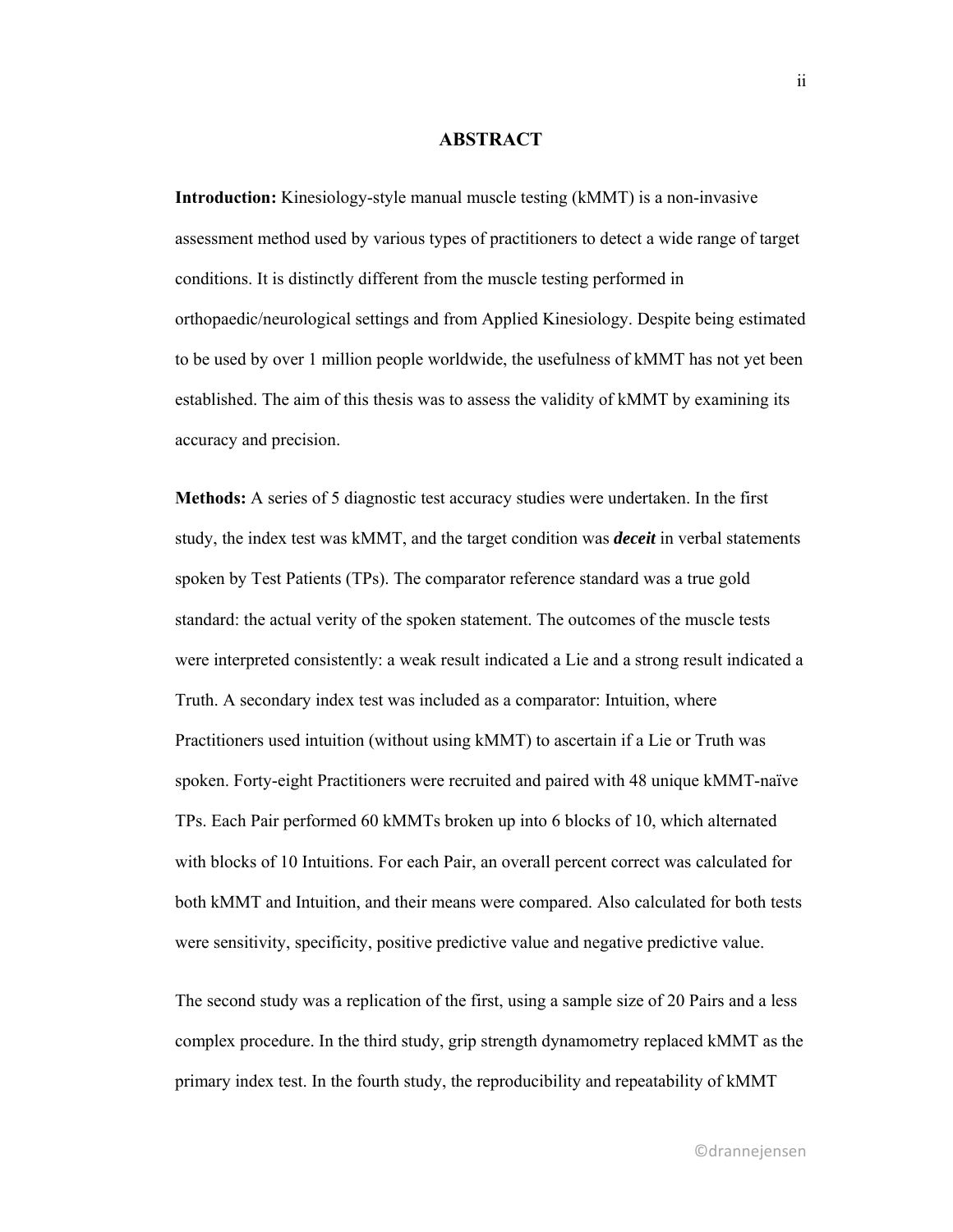were examined. In the final study, TPs were presented with emotionally-arousing stimuli in addition to the affect-neutral stimuli used in previous studies, to assess if stimuli valence impacted kMMT accuracy.

**Results:** Throughout this series of studies, mean kMMT accuracies (95% Confidence Intervals; CIs) ranged from  $0.594 (0.541 - 0.647)$  to  $0.659 (0.623 - 0.695)$  and mean Intuition accuracies, from 0.481 (0.456 - 0.506) to 0.526 (0.488 - 0.564). In all studies, mean kMMT accuracies were found to be significantly different from mean Intuition accuracies ( $p \le 0.01$ ), and from Chance ( $p \le 0.01$ ). On the other hand, no difference was found between grip strength following False statements compared to grip strength following True statements ( $p = 0.61$ ). In addition, the Practitioner-TP complex accounted for 57% of the variation in kMMT accuracy, with 43% unaccounted for. Also, there was no difference in the mean kMMT accuracy when using emotionally-arousing stimuli compared to when using affect-neutral stimuli ( $p = 0.35$ ). Mean sensitivities (95% CI) ranged from 0.503 (0.421 - 0.584) to 0.659 (0.612 - 0.706) while mean specificities (95% CI) ranged from 0.638 (0.430 - 0.486) to 0.685 (0.616 - 0.754). Finally, while a number of participant characteristic seemed to influence kMMT accuracy during one study or another, no one specific characteristic was found to influence kMMT accuracy consistently (i.e. across the series of studies).

**Discussion:** This series of studies has shown that kMMT can be investigated using rigorous evidence-based health care methods. Furthermore, for distinguishing lies from truths, kMMT has repeatedly been found to be significantly more accurate than both Intuition and Chance. Practitioners appear to be an integral part of the kMMT dynamic because when replaced by a mechanical device (i.e. a grip strength dynamometer), distinguishing Lies from Truth was not possible. In addition, since specificities seemed to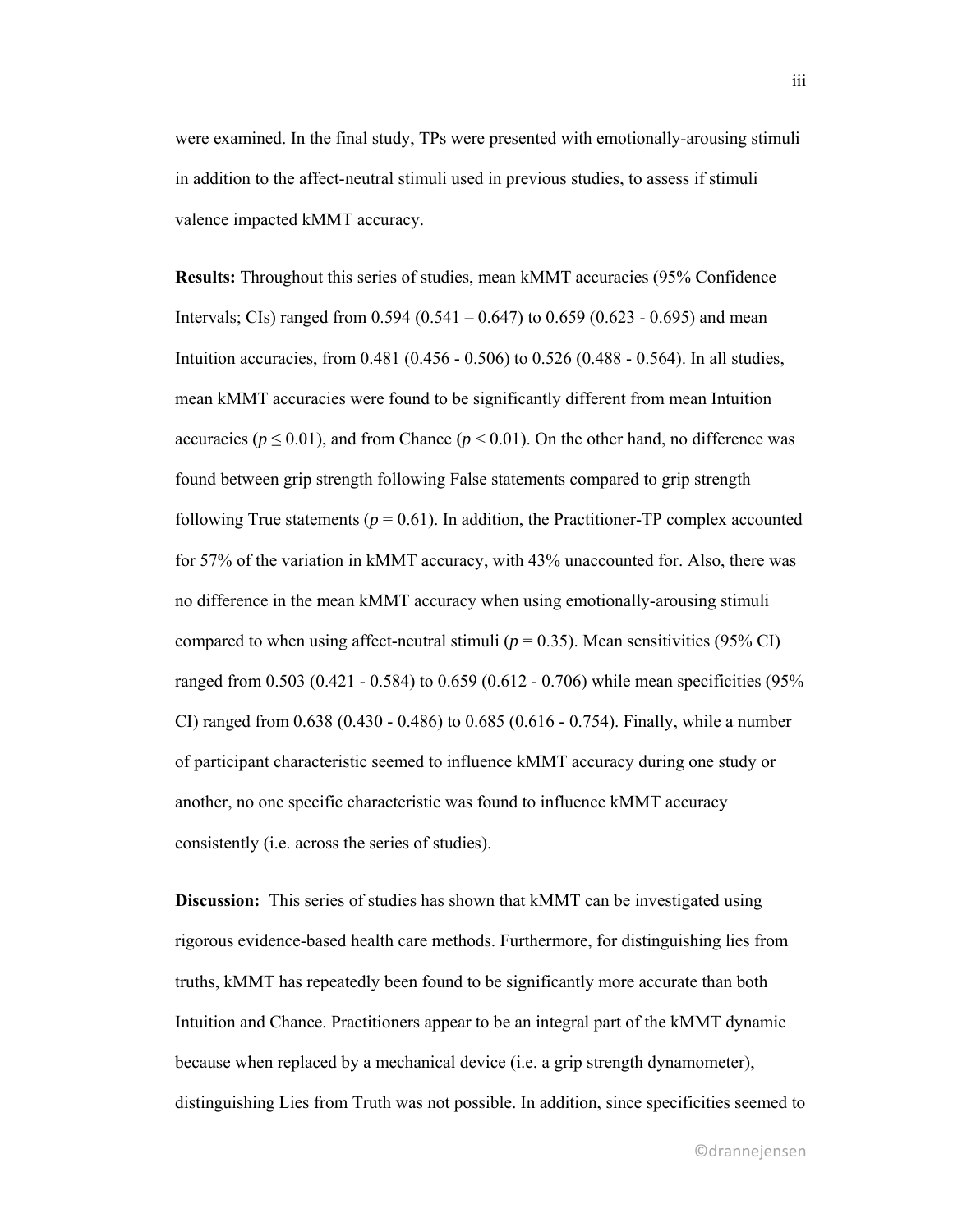be greater than sensitivities, Truths may have been easier to detect than Lies. A limitation of this series of studies is that I have a potential conflict of interest, in that I am a practitioner of kMMT who gets paid to perform kMMT. Another limitation is these results are not generalisable to other applications of kMMT, such as its use in other paradigms or using muscles other than the deltoid. Also, these results suggest that kMMT may be about 60% accurate, which is statistically different from Intuition and Chance; however it has not been established if 60% correct is *"good enough"* in a clinical context. As such, further research is needed to assess its clinical utility, such as randomised controlled trials investigating the effectiveness of whole kMMT technique systems. Also, future investigators may want to explore what factors, such as specific Practitioner and TP characteristics, influence kMMT accuracy, and to investigate the validity of using kMMT to detect other target conditions, using other reference standards and muscles other than the deltoid.

**Summary:** This series of diagnostic test accuracy studies has found that kMMT can be investigated using rigorous methods, and that kMMT used to distinguish Lies from Truths is significantly more accurate that both Intuition and Chance. Further research is needed to assess kMMT's clinical utility.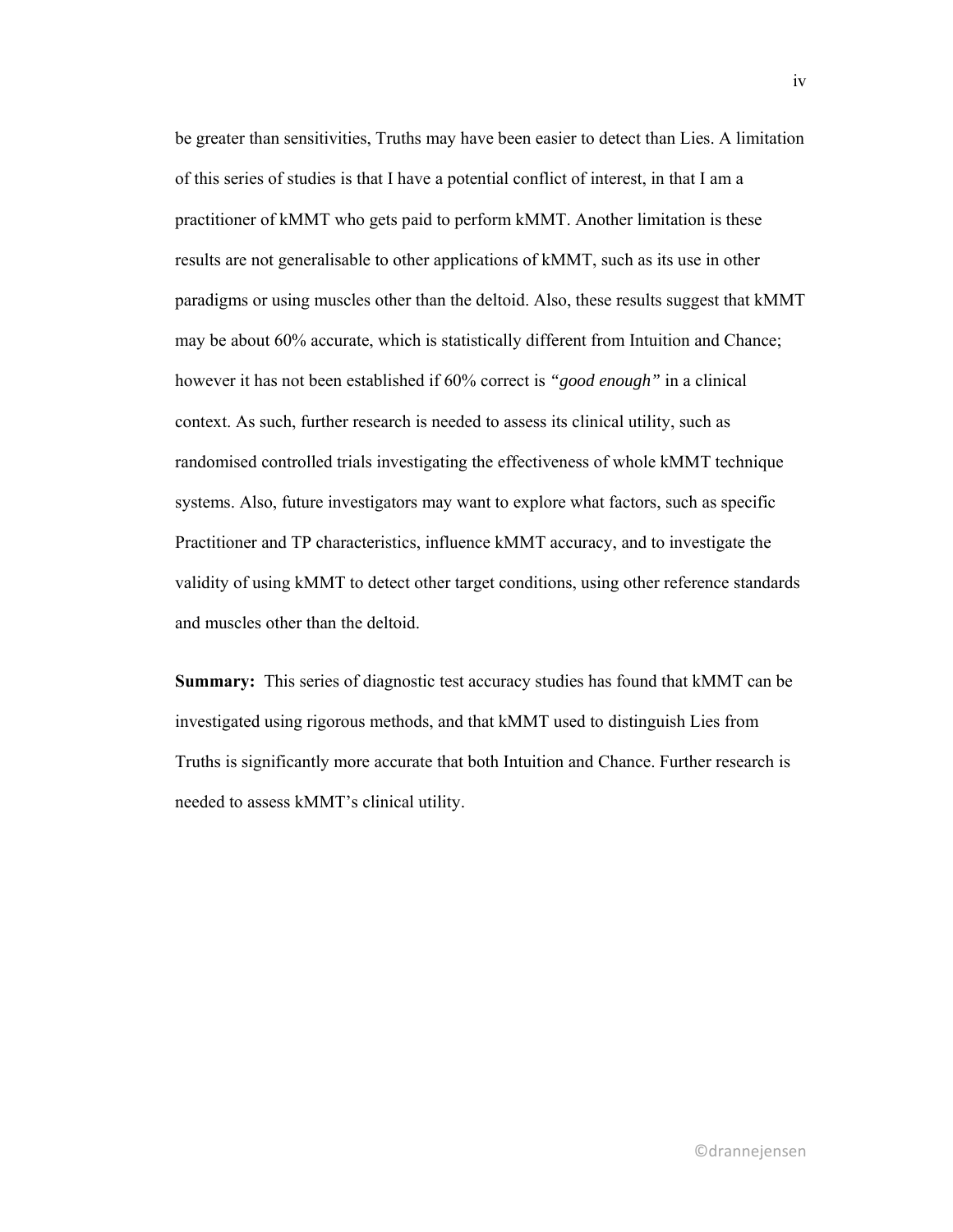#### **CHAPTER 2 : STUDY 1 – ESTIMATING THE ACCURACY OF KMMT**

## **2.1 ABSTRACT**

**Research Objective:** To estimate the accuracy (overall fraction correct) of kinesiologystyle manual muscle testing (kMMT) to distinguish lies from truth in spoken statements, with varying degrees of blinding.

**Methods:** A prospective study of diagnostic test accuracy was carried out. Forty-eight Practitioners who routinely practised kMMT were paired with kMMT-naïve Test Patients (TPs) and performed 60 kMMTs as TPs spoke True and False statements. Blocks of kMMT alternated with blocks of Intuition. Other conditions, such as Not-blind and Practitioner Misled were also introduced. Bias was controlled for using varying degrees of blinding and randomisation of True and False statements.

**Results:** kMMT accuracy was found to be 0.659 (95% CI 0.623 - 0.695), while Intuition accuracy was  $0.474$  (95% CI 0.449 - 0.500), which were significantly different ( $p<0.01$ ). When the mean accuracy of kMMT was compared to the likelihood of Chance (0.500), a significant difference was also achieved  $(p<0.01)$ . Testing for various factors that may have influenced kMMT accuracy failed to detect any correlations.

**Summary:** kMMT had significant accuracy for distinguishing lies from truths, compared to both Intuition and Chance. However, despite tracking on a variety of participant characteristics, no factor was identified that influenced kMMT accuracy. Strengths of this study include a high degree of blinding, the heterogeneity of the samples, the choice of a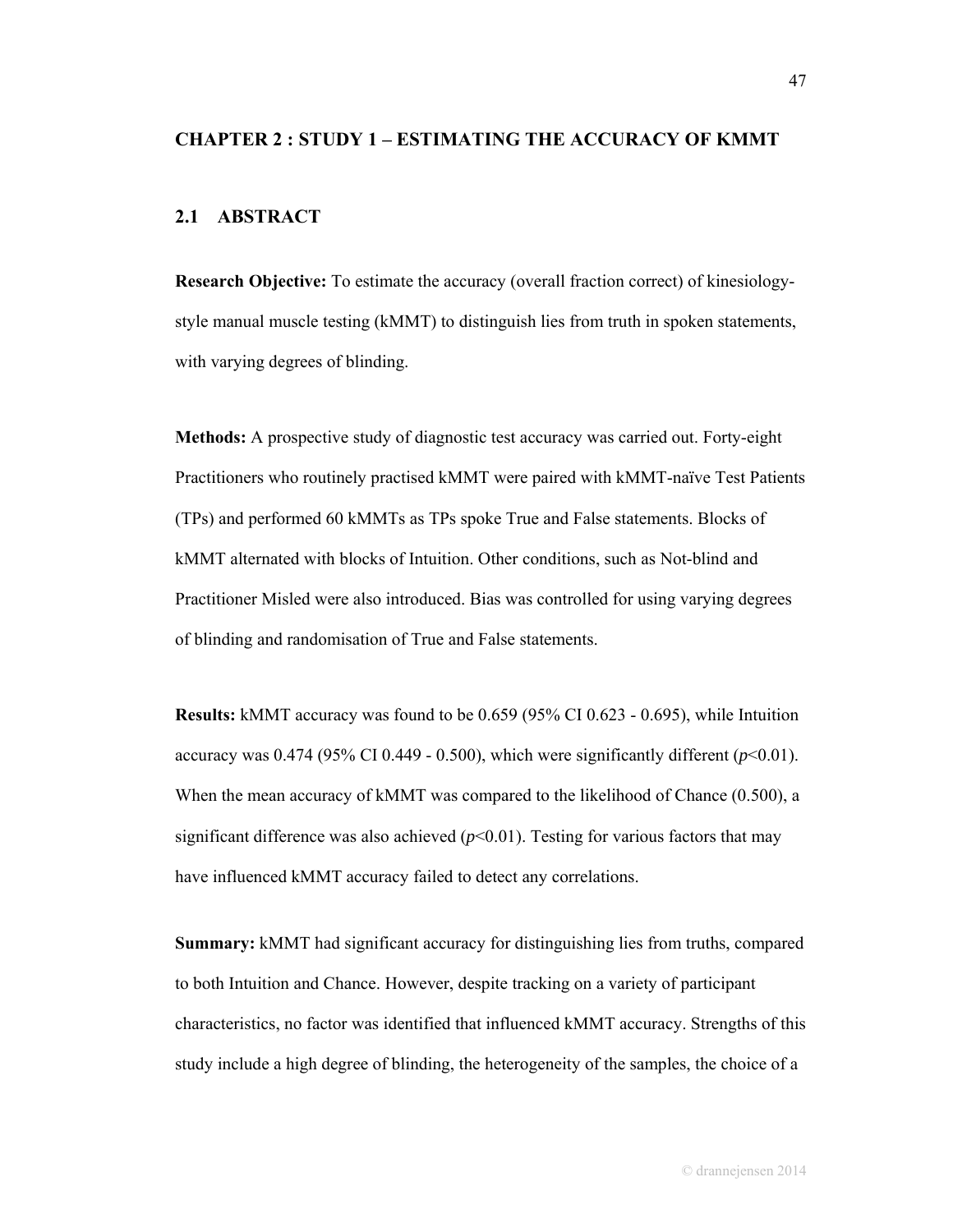clear target condition, and the choice of a "gold standard" reference standard, while the main limitation was its lack of generalisability to other applications of kMMT.

**Keywords:** sensitivity; specificity; kinesiology; muscle weakness; lie detection; deception; lying; intuition; arm; upper extremity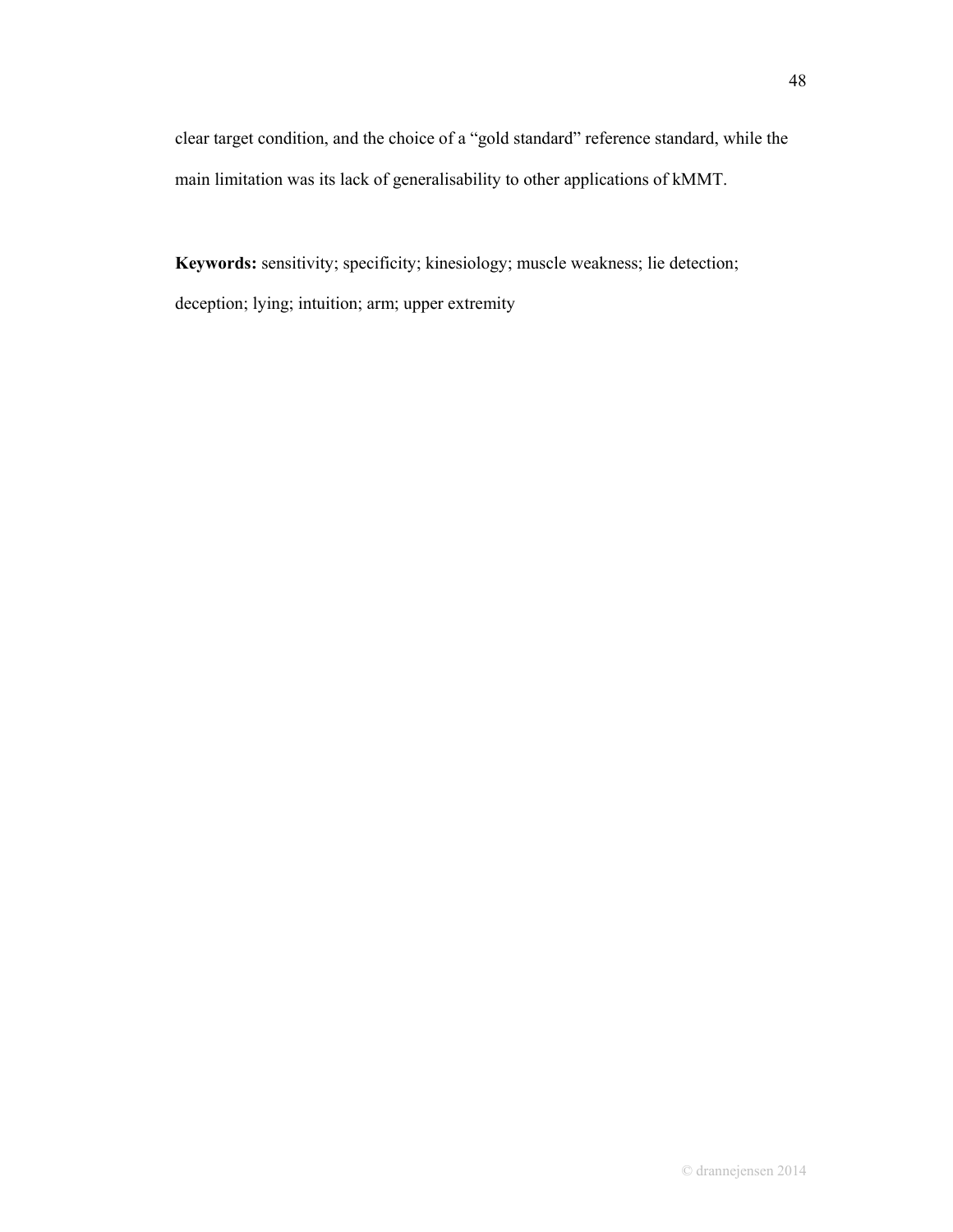## **CHAPTER 3 : STUDY 2 – REPLICATION OF STUDY 1**

# **3.1 ABSTRACT**

**Research Objectives:** To replicate Study 1 (Chapter 2, page 47) using a simplified methodology, and to estimate the accuracy (overall fraction correct) of kinesiology-style manual muscle testing (kMMT) used to distinguish lies from truth in spoken statements.

**Methods:** A prospective study of diagnostic test accuracy was carried out. Twenty Practitioners who routinely practised kMMT were paired with Test Patients (TPs) who may or may not have been kMMT-naïve. The Pairs performed 40 kMMTs as TPs spoke True and False statements. Blocks of kMMT alternated with blocks of Intuition. The verity of the spoken statements was randomly assigned, with the prevalence of Lies fixed at 0.50.

**Results:** kMMT accuracy was found to be 0.594 (95% CI 0.541 - 0.647), which was significantly different from Intuition accuracy (0.514; 95% CI 0.483 - 0.544; *p*=0.01) and Chance (0.500; *p*<0.01). These results fell within or close to the 95% Confidence Intervals of Study 1. Also, similar to the previous study (see page 88), testing for various factors that may have consistently influenced kMMT accuracy failed to detect any correlations.

**Summary:** This study successfully replicated Study 1 by again finding that kMMT can be used with significant accuracy to distinguish lies from truths, compared to both Intuition and Chance. Moreover, this study further supports the concept that a simple yet robust methodology for assessing the value of kMMT as a diagnostic tool can be developed and implemented effectively. Comparable to Study 1, no factors were identified that seemed to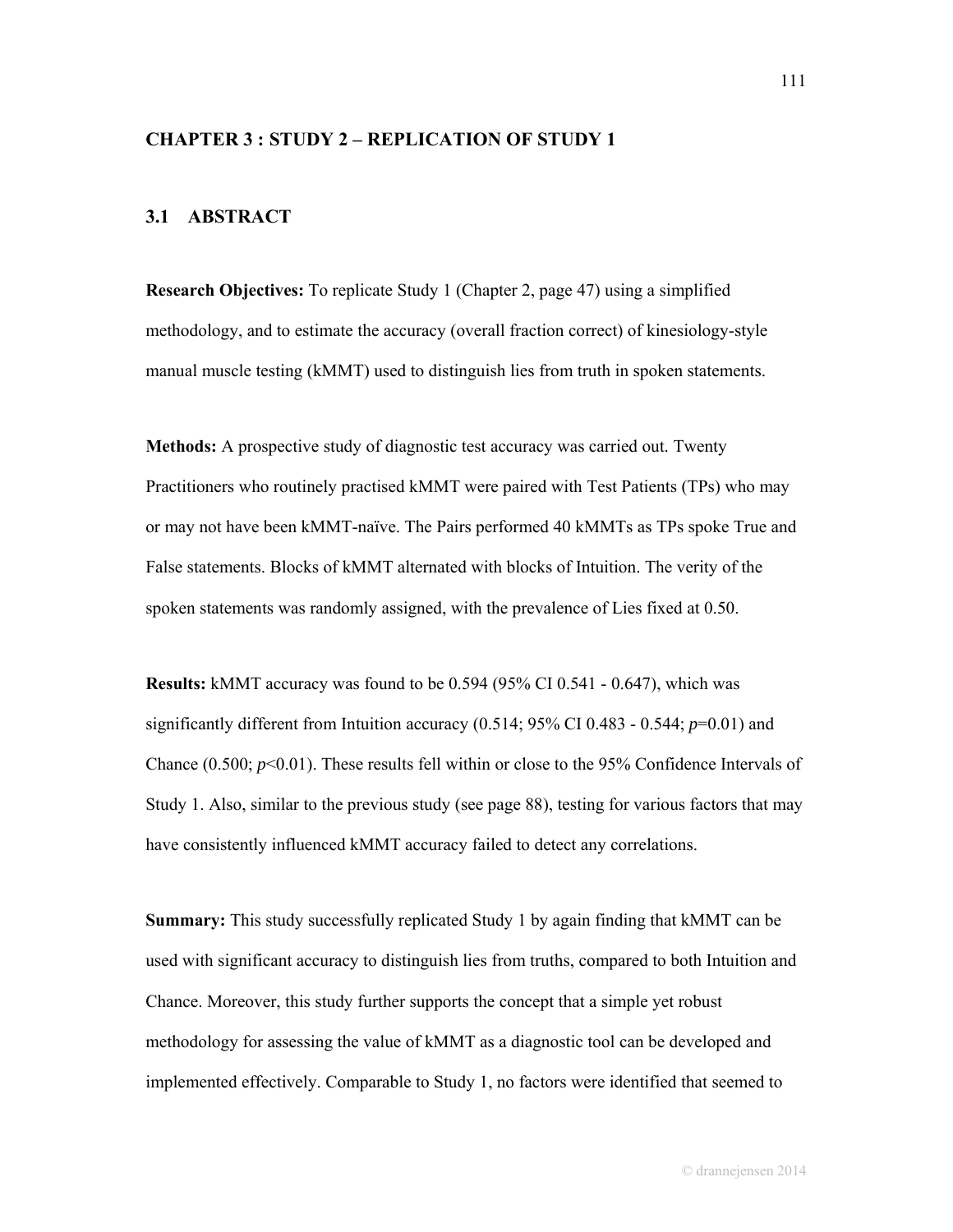consistently influence kMMT accuracy. Also similar to Study 1, the main limitation of this study is its lack of generalisability to other applications of kMMT.

**Keywords:** sensitivity; specificity; kinesiology; muscle weakness; lie detection; deception; lying; intuition; arm; upper extremity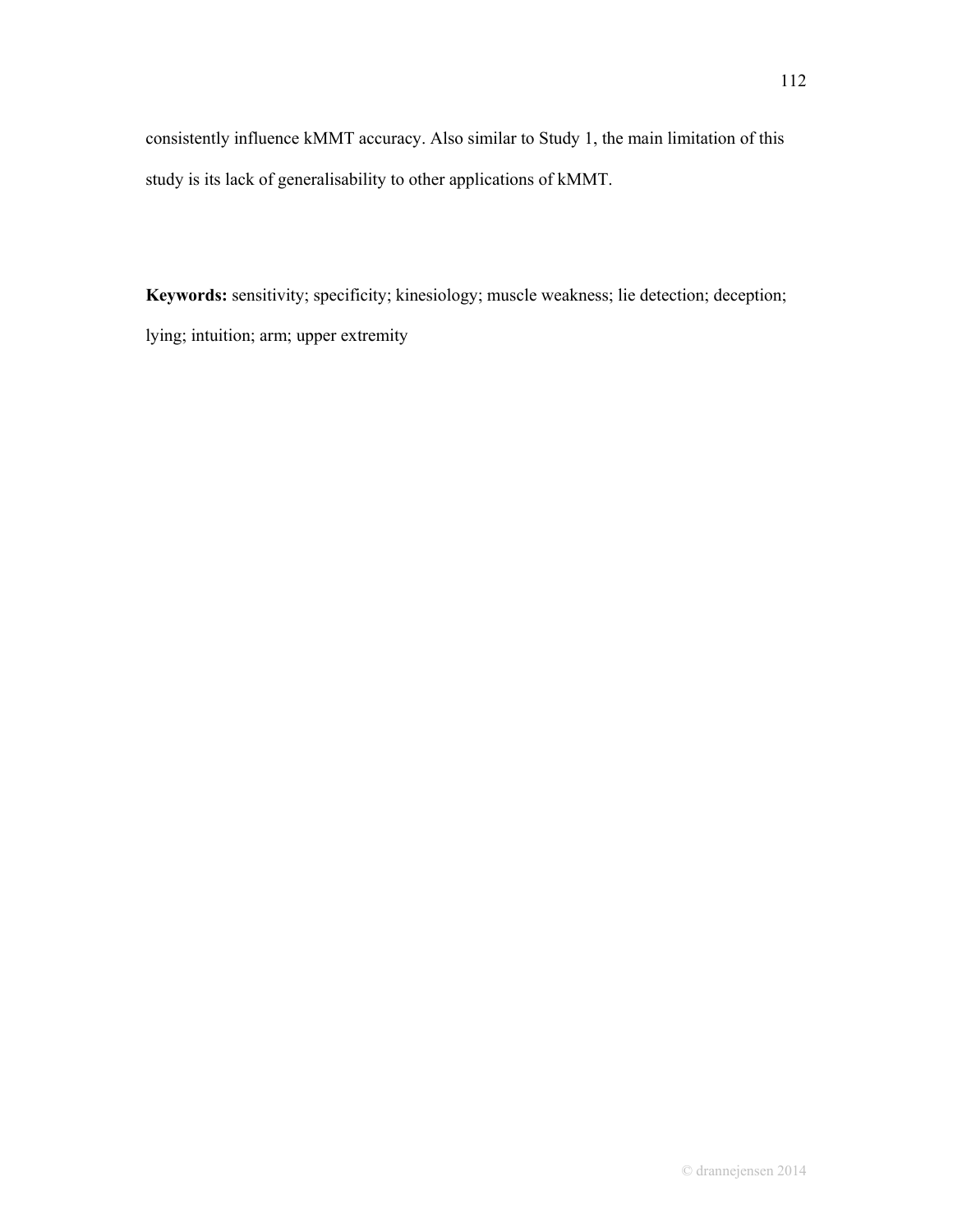# **CHAPTER 4 : STUDY 3 – GRIP STRENGTH DYNAMOMETRY FOR LIE DETECTION**

### **4.1 ABSTRACT**

**Research Objectives:** To investigate if dynamometric muscle testing (DMT) could be used to distinguish Lies from Truth.

**Methods:** A prospective study of diagnostic test accuracy was carried out. Twenty Test Patients (TPs), aged 18-65 years, with fully functioning and painfree hands, were recruited. After viewing a picture on a computer screen, TPs were instructed to speak a specific statement about the picture and then squeeze a dynamometer for 5 seconds, giving a maximum effort each time. The examiner recorded the grip strength (to the nearest  $1 \text{ kg}$ ) directly into the computer, which advanced the screen to the next picture/statement. Testing proceeded in this manner until 20 DMTs were performed, 10 by each hand.

**Results:** The mean grip strength after True statements was found to be 24.9 kg (95% CI 20.3 to 29.6), and after False statements, 24.8 (95% CI 20.2 to 29.5), which were not statistically different  $(p=0.61)$ . No significant correlations were detected between difference in grip strength (False – True) and age, gender, confidence in MMT (pre-testing or post-testing), or change in confidence scores. Also compared were mean grip strengths by block and were found to be stable throughout testing

**Summary:** DMT via hand-held grip strength dynamometry failed to distinguish Lies from Truth. These results seem to suggest that strength, as measured by DMT, is not impacted by deceit. However, some other yet undetermined quality may allow kMMT to accurately make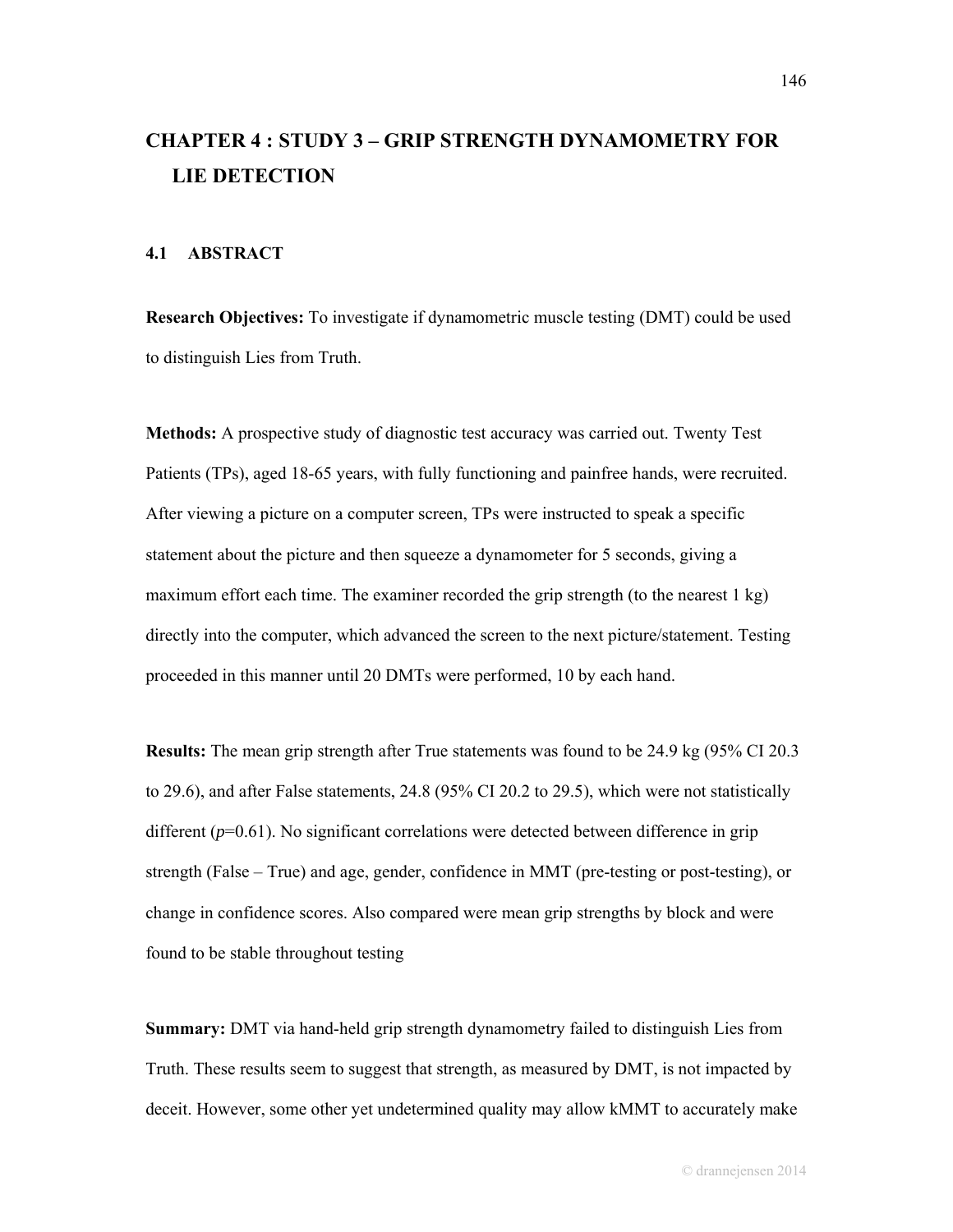this distinction unlike DMT. A limitation of this study is it is not generalisable to other applications of muscle testing or other target conditions.

**Keywords:** sensitivity; specificity; kinesiology; muscle weakness; muscle contraction; lie detection; deception; lying; grip strength; dynamometry.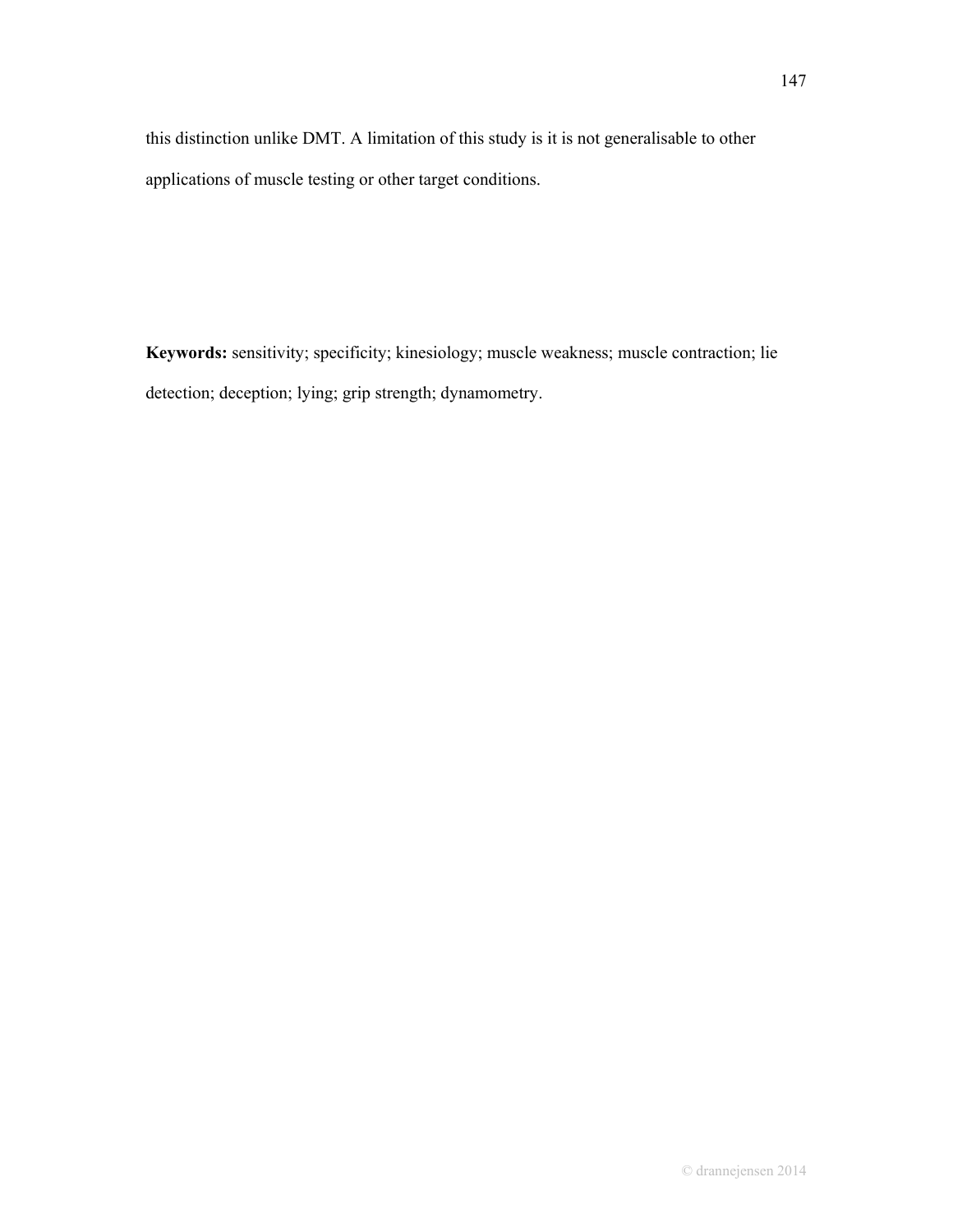# **CHAPTER 5 : STUDY 4 – EXPLORING THE VARIATION IN KMMT ACCURACY THROUGH REPEATABILITY AND REPRODUCIBILITY**

# **5.1 ABSTRACT**

**Research Objectives:** To explore the variation in mean kMMT accuracy and whether this variation can be attributable to participant characteristics.

**Methods:** A prospective study of diagnostic test accuracy was carried out in a round-robin fashion, similar in methodology to Study 2 (see page 111). Sixteen Practitioners tested each of 7 Test Patients using 20 kMMTs broken into 2 blocks of 10 which alternated with 2 blocks of 10 Intuitions. Mean kMMT accuracies (as overall percent correct) were calculated for each unique pair. Reproducibility and repeatability was assessed using analyses of variance (ANOVA) and scatter and Bland-Altman plots.

**Results:** The mean kMMT accuracy (95% CI) was 0.616 (0.578 - 0.654), which was significantly different from both the mean Intuition accuracy, 0.507 (95% CI 0.484 - 0.530;  $p<0.01$ ) and Chance ( $p<0.01$ ). Visual inspection of scatterplots of mean kMMT accuracies by Practitioner and by TP suggest large variances among both subsets, and regression analysis revealed that kMMT accuracy could not be predicted by TP ( $r = -0.14$ ;  $p=0.19$ ), nor by Practitioner ( $r=0.01$ ;  $p=0.90$ ). A significant effect imposed by both Practitioners and TPs individually and together was found at the  $p<0.05$  level; however, together they account for only 57.0% of the variance, with 43.0% of the variance unexplained by this model. From a a statistical perspective, Bland-Altman Plots of mean kMMT accuracy by Practitioner do show adequate repeatability since all scores fell within 2 SDs of the mean; however, the wide range of scores also suggests insufficient repeatability from a clinical perspective. Finally,ANOVA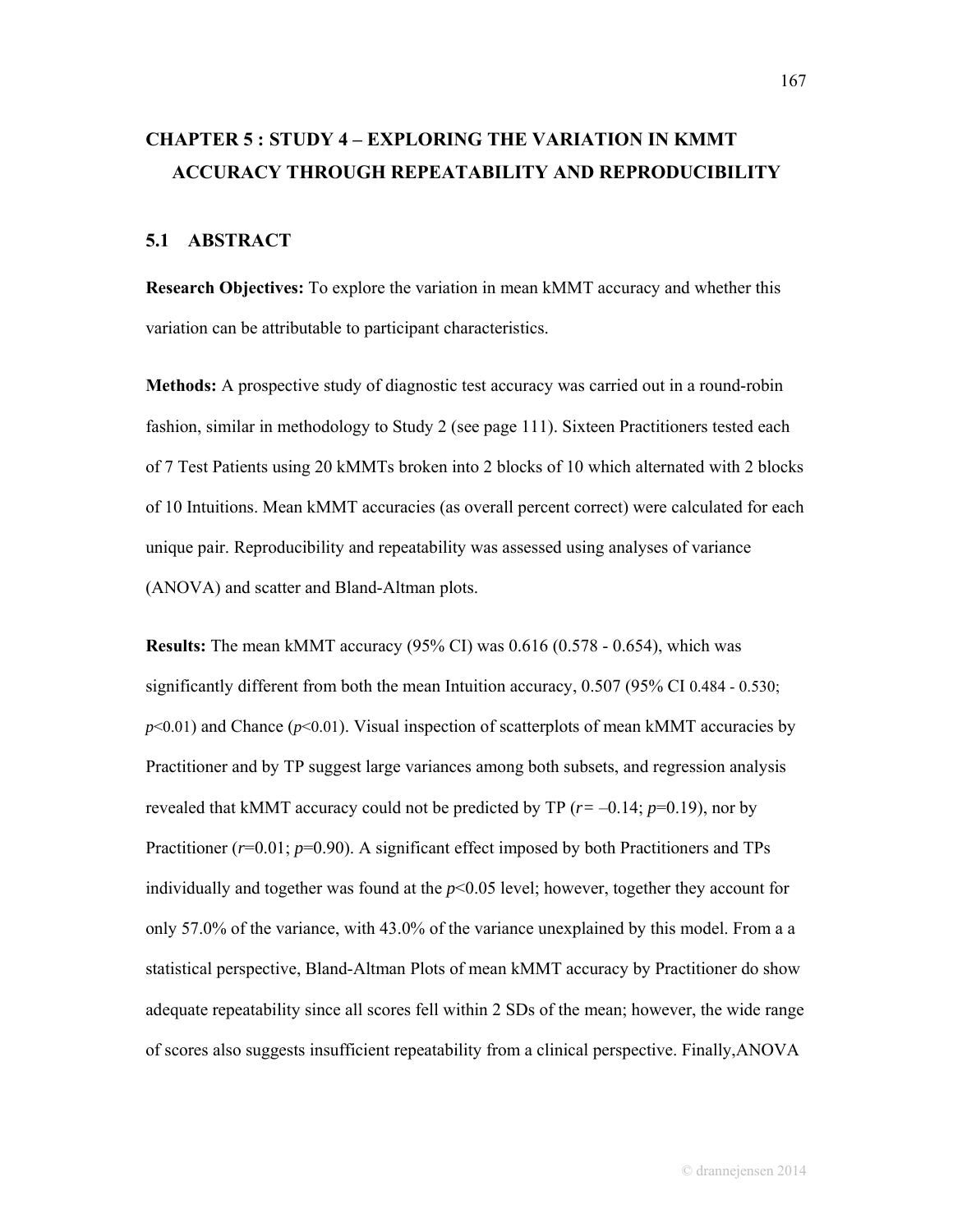demonstrated that an insignificant amount of variance could be explained by Block  $[F(1,21) =$  $0.02, p = 0.90$ ].

**Summary:** The variation in the mean kMMT accuracy can only be explained 57% by participant characteristics; therefore, there are other factors at play that could not be explained by the model used. Additional research is needed to explain this variance.

**Keywords:** variability; stability; precision; reproducibility; repeatability; reliability; validity; intra-examiner; inter-examiner; kinesiology; muscle weakness; lie detection; deception; lying.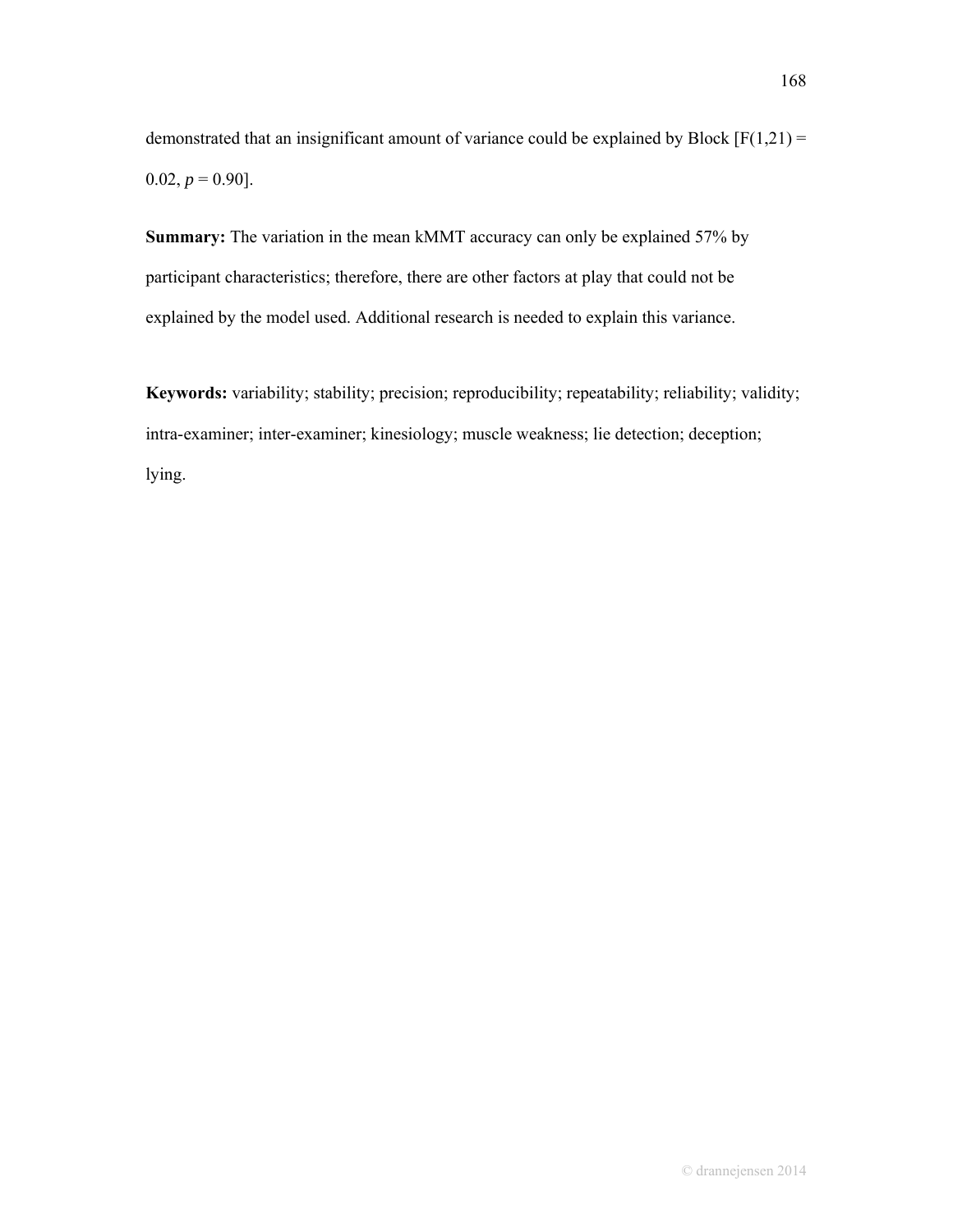#### **CHAPTER 6 : STUDY 5 – USING EMOTIONALLY-AROUSING STIMULI**

#### **6.1 ABSTRACT**

**Research Objectives:** To determine if using emotionally-arousing stimuli influences kMMT accuracy compared to affect-neutral stimuli.

**Methods:** A prospective study of diagnostic test accuracy was carried out. Twenty Practitioners who routinely practised kMMT were paired with Test Patients (TPs) who may or may not have been kMMT-naïve. The Pairs performed 40 kMMTs as TPs spoke True and False statements about a mix of affect-neutral and emotionally-arousing pictures. Blocks of kMMT alternated with blocks of Intuition. The verity of the spoken statements was randomly assigned, with the prevalence of Lies fixed at 0.50.

**Results:** kMMT accuracy using emotionally-arousing stimuli was no better or worse than when using affect-neutral stimuli  $(p=0.35)$ . However, using all stimuli, kMMT accuracy (0.648; 95% CI 0.558 - 0.737) was found to be significantly better than Intuition accuracy (0.526; 95% CI 0.488 - 0.564; *p*=0.01) and Chance (0.500; *p*<0.01). In addition, similar to previous studies in this series, this study also failed to detect any characteristic that consistently influenced kMMT accuracy.

**Summary:** This study found that using emotionally-arousing stimuli was no different from using affect-neutral stimuli. However, this study would have been strengthened by adding personally-relevant, high-stakes lies instead of lies instead of emotionally-arousing (impersonal) stimuli. The primary limitation of this study is its lack of generalisability to other applications of kMMT. The main strengths of this study were its choice of a "gold standard" as the reference standard and its high degree of blinding. Finally, this study is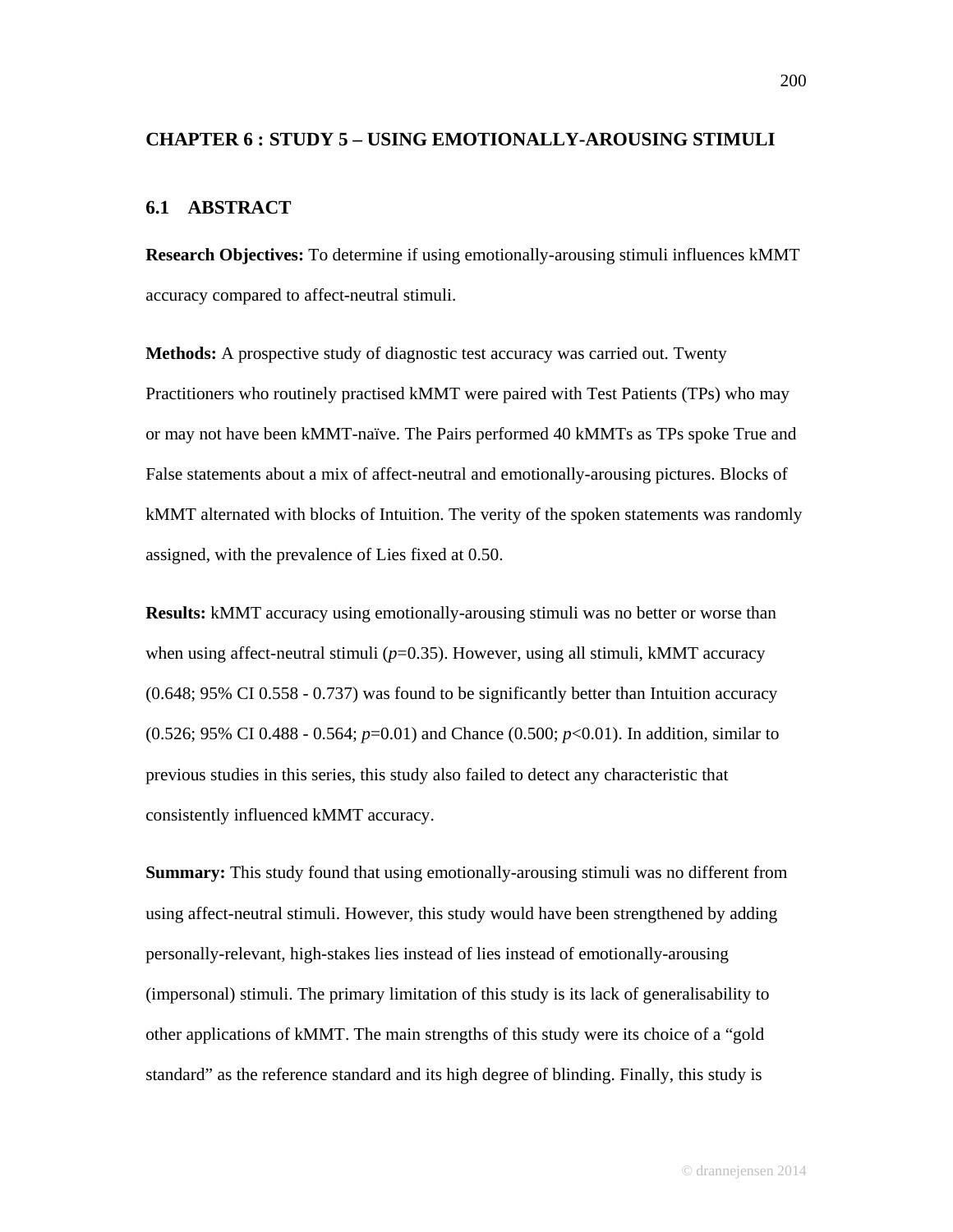further evidence that a simple yet robust methodology for assessing the value of kMMT as a diagnostic tool can be developed and implemented effectively.

**Keywords:** sensitivity; specificity; kinesiology; muscle weakness; lie detection; deception; lying; arm; upper extremity; emotional stress.